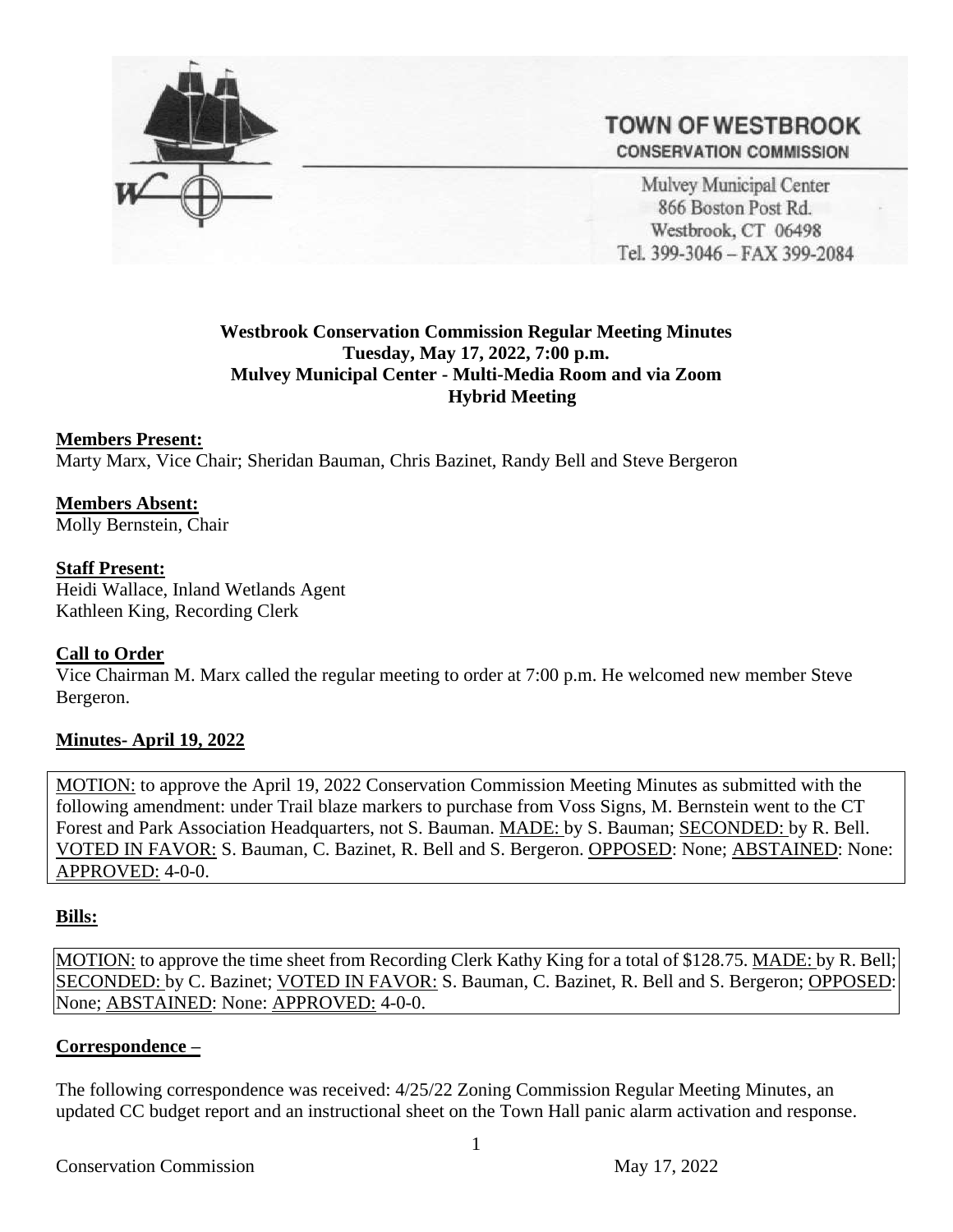#### **Chairman's Report** –

M. Bernstein planted the plants purchased for the Tom ODell Memorial Open Space, and the interns will be watering and maintaining them.

M. Bernstein started a job with the CT Forest and Park Association. She may not be available to attend some of the upcoming CC meetings. M. Marx will chair the meetings in her place.

There was discussion about the best location to store older, important Conservation Commission documents for Commission members and for public access. K. Butterworth said he could set up something on the town's web site. M. Marx said he will discuss this with K. Butterworth further.

#### **New Business**:

• Ivey Gianetti – 28-acre parcel on Horse Hill Road, Map 155/Lot 003. owned by J.B.W. Group, LLC.

Ivey Gianetti was present to represent J.B.W. Group, LLC., at the meeting along with her sister Katie Wright and her partner John Williams. This 28-acre parcel abuts a 59-acre parcel owned by the State of CT which is currently land locked. The CC needs to decide whether or not to move forward with the process of acquisition. I. Gianetti said that she has talked with Matthew Starr from the CT DEEP, and with First Selectman John Hall. The property is along Route 145. Parking spaces can be created. The CT DEEP reviewed the property, and it was deemed available for acquisition. M. Marx and M. Bernstein decided to bring this land acquisition opportunity to the Conservation Commission to discuss next steps. The State property is south of the Horse Hill Gorge property. There are 2 parcels in between. To the north is another land locked parcel. M. Marx said this property would provide access to the Horse Hill Gorge property. The Leatherman's Cave is nearby as well.

MOTION: to explore the acquisition of the 28-acre property owned by J. B. W. Group, LLC., on Horse Hill Road, Map 155/ Lot 003. MADE: by R. Bell SECONDED: by S. Bauman; VOTED IN FAVOR: S. Bauman, C. Bazinet, R. Bell, S. Bergeron; OPPOSED: None; ABSTAINED: None: APPROVED: 4-0-0.

M. Marx said the next step is to have an appraisal done on the property. H. Wallace can recommend appraisal companies. There is \$4,000.00 left in the Open Space Budget. M. Marx would like to talk with J. Hall, and he suggested H. Wallace contact M. Starr. They could look to the State for matching funds. There is also the option to reach out to the Trust for Public Land (TPL) to help with seed funding, attorneys, etc.

There was a Town Meeting last week, and funding was approved for Open Space Purchases at a sum of \$50,000.00 per year. The purchase of this land would have to go to Town Meeting for a vote.

J. Williams asked if the family should attend future meetings regarding this land acquisition. M. Marx said there may be Ad Hoc meetings that the property owners will be invited to. In addition, there will be Board of Finance and Board of Selectmen meetings.

• Coastal Resiliency Grant from Long Island Sound Futures Fund – letter of support from the Conservation Commission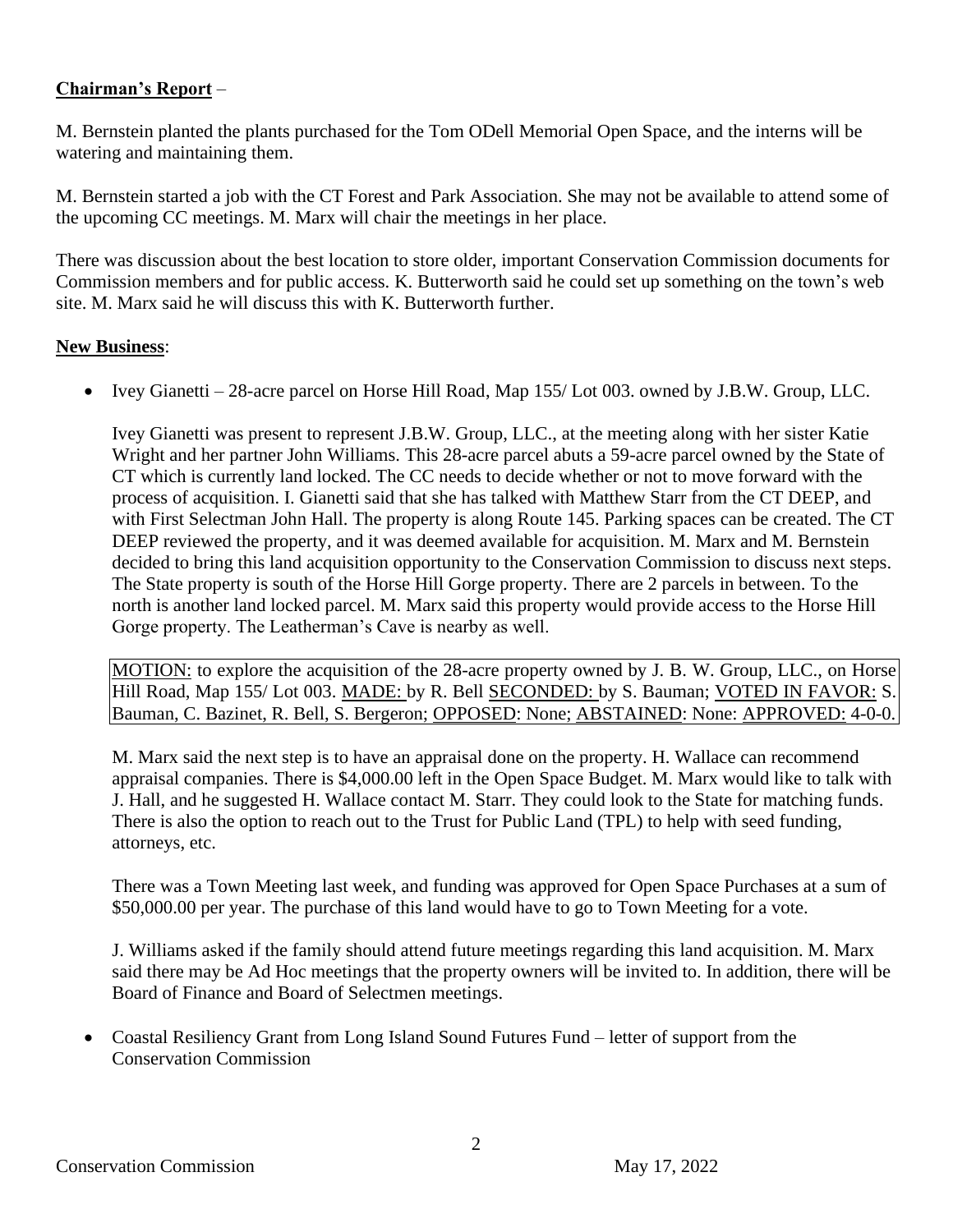H. Wallace wrote a letter of support from the Conservation Commission for the Coastal Resilience Grant from the Long Island Sound Futures Fund.

• Town Ordinance for the protection and preservation of historic stone walls – Bill Neale asked the Conservation Commission to write a letter of support to the Board of Selectmen

M. Bernstein attended a meeting to speak in favor of the preservation of historic stone walls. She will be writing a letter of support on behalf of the Conservation Commission as well.

#### **Open Space Projects:**

• Ponzillo Property

M. Marx reported that this property goes from Chapman Mill to Break Neck Hill Road. M. Bernstein is trying to see if it would be feasible to build a walkway to go from Chapman Mill to Horse Hill Woods. If not, the Conservation Commission can request an easement from the Ponzillos to access Break Neck Hill Road for a greenway. A walkway may be able to be built across Chapman Mill, but there are a lot of wetlands there.

• Purchase Voss Signs trail blaze markers & 1  $\frac{1}{2}$  inch aluminum siding nails (\$500.00 budget)

M. Bernstein has received a couple of quotes. One is for 300 tags in 6 different colors for \$1,800.00, and the other option is 500 tags in 6 different colors. M. Marx felt, and Commission members agreed, that 300 tags for \$1,800.00 would be enough to get started. Ten boxes of nails would be \$98.00. There is money available in the Ground Maintenance line item, 225.5, of the Conservation Commission budget to pay for the tags and nails.

• Summer Interns

M. Marx reported that Summer Intern Zach will be back this summer. He is very happy Zach will be back. M. Marx had an interview today with Colin Heilman. He's an Eagle Scout, and he just finished his first year of college. M. Marx made him an offer, and he will let M. Marx know by late tomorrow. If he accepts the offer, they will be all set with summer interns. M. Marx said he's confident that Zach and Colin will do a great job.

#### **Old Business:**

• Pollinator Pathway mapping corridors, metal signs – Sheridan updates

S. Bauman looked at a GIS map of the towns abutting Westbrook regarding locations for pollinator pathways. Pollinator pathways are created with native plants that will attract bees and butterflies. K. King suggested for the town of Clinton that S. Bauman contact Sherry Hynes, the Conservation Commission Clerk, who will put her in touch with the Clinton Conservation Commission.

H. Wallace said forty packets of seeds were given away at the Town Hall for Earth Day in April. All of the packets of seeds were taken and hopefully planted.

• Conservation Commission hike from Chapman Mill Pond to Ponzillo/Break Neck Hill Road boundary